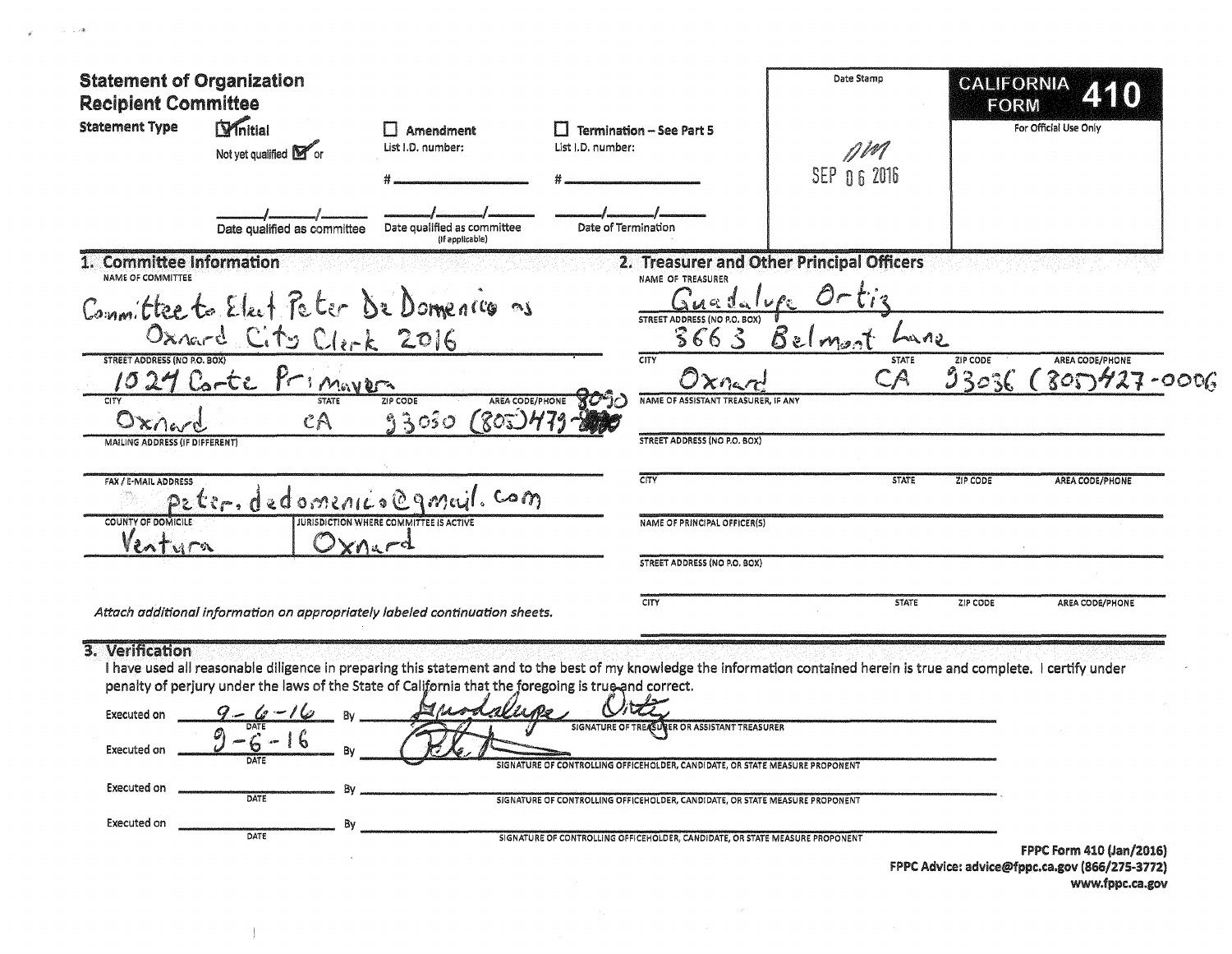## Statement of Organization Recipient Committee

INSTRUCTIONS ON REVERSE

## **CALIFORNIA** ZKIO) **FORM**

Page 2 **I.D. NUMBER** 

## COMMITTEE NAME Committie to Elect  $R$ ter Domenico as Orn-d City Clerk 2016

• All committees must list the financial institution where the campaign bank account is located.

| NAME OF FINANCIAL INSTITUTION |  | AREA CODE/PHONE | <b>BANK ACCOUNT NUMBER</b> |                    |
|-------------------------------|--|-----------------|----------------------------|--------------------|
|                               |  |                 | <b>Block of</b>            | <b>All Control</b> |
| <b>ADDRESS</b>                |  | CITY            | <b>STATE</b>               | ZIP CODE           |
| . Gui                         |  |                 | ۷m۰.                       |                    |

4. Type of Committee Complete the applicable sections.

Controlled Committee

- List the name of each controlling officeholder, candidate, or state measure proponent. If candidate or officeholder controlled, also list the elective office sought or held, and district number, if any, and the year of the election.
- "' List the political party with which each officeholder or candidate is affiliated or check "nonpartisan:'
- If this committee acts jointly with another controlled committee, list the name and identification number of the other controlled committee.

| NAME OF CANDIDATE/OFFICEHOLDER/STATE MEASURE PROPONENT | ELECTIVE OFFICE SOUGHT OR HELD<br>(INCLUDE DISTRICT NUMBER IF APPLICABLE) | YEAR OF ELECTION | PARTY          |
|--------------------------------------------------------|---------------------------------------------------------------------------|------------------|----------------|
| Domenico<br>De                                         |                                                                           | O <sub>i</sub>   | Monpartisan    |
|                                                        |                                                                           |                  | _] Nonpartisan |

Primarily Formed Committee Primarily formed to support or oppose specific candidates or measures in a single election. List below:

| CANDIDATE(S) NAME OR MEASURE(S) FULL TITLE (INCLUDE BALLOT NO. OR LETTER) | CANDIDATE(S) OFFICE SOUGHT OR HELD OR MEASURE(S) JURISDICTION<br>(INCLUDE DISTRICT NO., CITY OR COUNTY, AS APPLICABLE) | CHECK ONE      |               |
|---------------------------------------------------------------------------|------------------------------------------------------------------------------------------------------------------------|----------------|---------------|
|                                                                           |                                                                                                                        | <b>SUPPORT</b> | <b>OPPOSE</b> |
|                                                                           |                                                                                                                        |                |               |
|                                                                           |                                                                                                                        | <b>SUPPORT</b> | OPPOSE        |
|                                                                           |                                                                                                                        |                |               |

FPPC Form 410 (Jan/2016) FPPC Advice: advice@fppc.ca.gov (866/275-3772) www.fppc.ca.gov